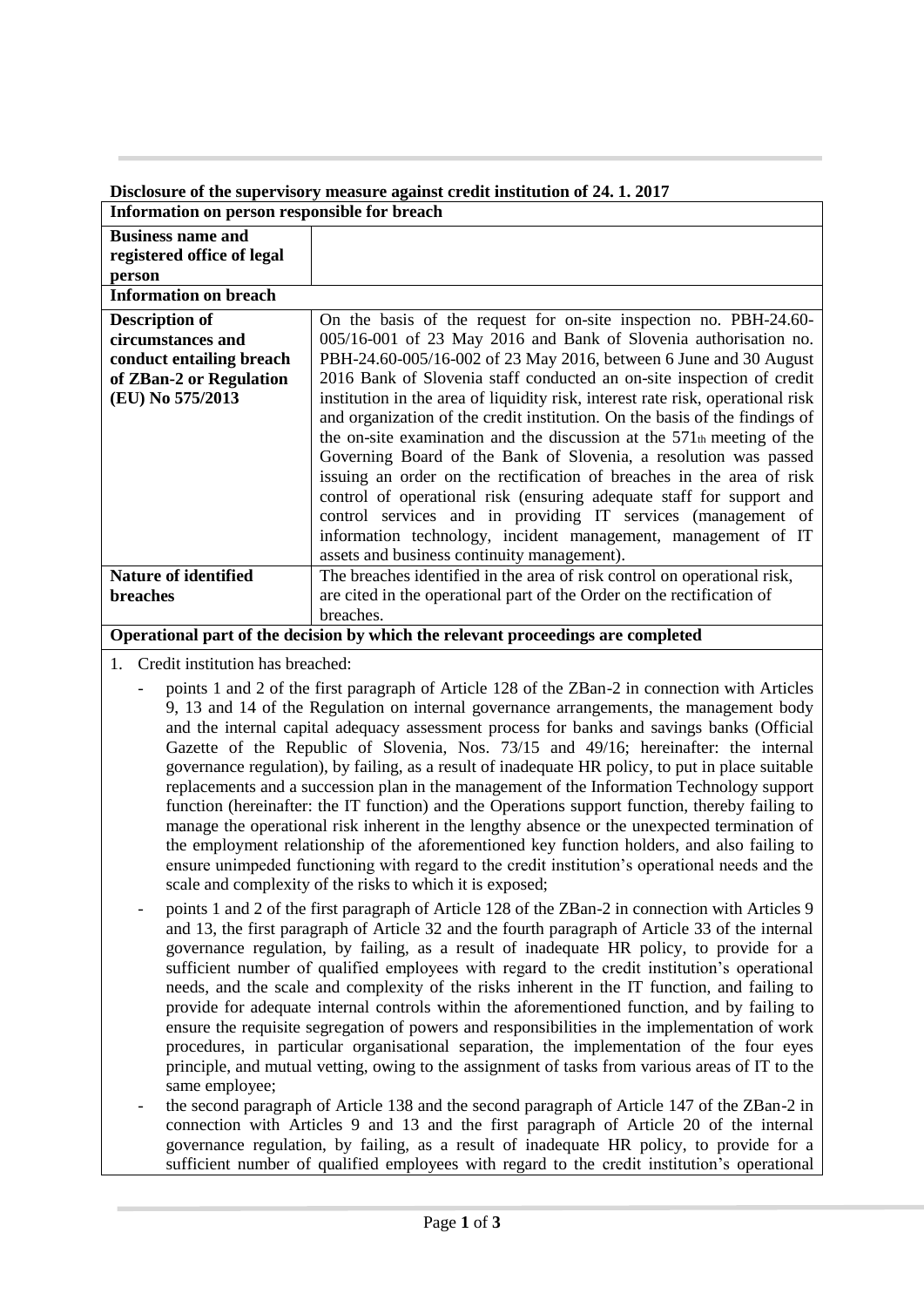needs, and the scale and complexity of the risks inherent in the risk management function, in particular in the area of operational risk and interest rate risk, where regular tasks have not been performed or have not been performed in timely fashion (e.g. in the area of operational risk: an inventory of business processes, an annual assessment of risk exposure), and in the security engineer function, where the credit institution not have a suitable replacement.

To rectify the identified breaches the credit institution must draw up analysis and upgrade its HR policy to provide for a sufficient number of qualified employees. In so doing it must also provide for the adequate deputisation of the management of the Operations and IT support functions. In drawing up the analysis and upgrading the HR policy, the credit institution should take account of the nature, scale and complexity of the risks inherent in its business model, and the requirements with regard to the effective implementation of risk management processes at the credit institution. The analysis must include targets with regard to ensuring a sufficient number of qualified employees, and the measures to meet these targets.

2. The credit institution has breached point 3 of the first paragraph of Article 128 of the ZBan-2 in connection with Articles 6 and 7, the second paragraph of Article 19, Article 31, point 3 of the first paragraph and the fourth paragraph of Article 33 and the first paragraph of Article 82 of the internal governance regulation, because it has deficient internal control mechanisms in the sense of rules for and controls of the implementation of the credit institution's organisational procedures, business procedures and work procedures in the area of its information system.

To rectify the identified breach the credit institution must provide for adequate rules for and controls of the implementation of procedures in the area of information technology management, incident management, the management of information resources, and business continuity management.

The credit institution must put in place and implement a policy for risk take-up and management in the area of information technology, on the basis of which the regular and systematic identification, monitoring and management of risks are ensured. Information technology risk management must include the regular drafting of reports for the credit institution's management board on exposures to these risks, and on this basis must provide for the formulation, implementation and control of adequate measures for the management of risks in the area of information technology.

The credit institution must provide for a comprehensive system for the management of security incidents in the area of information technology that includes the use of appropriate support tools and systems (SIEM).

The credit institution must provide for an effective system for the management of information resources by updating custody over information resources and upgrading the internal rules and controls in the area of ensuring the compliance of licensed software that the credit institution uses in its operations.

The credit institution must conduct appropriate risk analysis in the area of business continuity management, and on this basis must provide for appropriate measures in the sense of duplication of key components of the information system.

The credit institution must take appropriate account of all of the credit institution's identified material risks, including risks inherent in the introduction of new products and the use of external contractors, in the ICAAP.

3. The credit institution's management board must submit an action plan detailing the measures selected to rectify the breaches referred to in points 1 and 2 of this order to the Bank of Slovenia by 28 February 2017, and must rectify the aforementioned breaches by 30 August 2017.

In the action plan the credit institution's management board must define the timetable for the implementation of individual measures, and the persons responsible for the implementation of individual measures and activities in accordance with the credit institution's internal